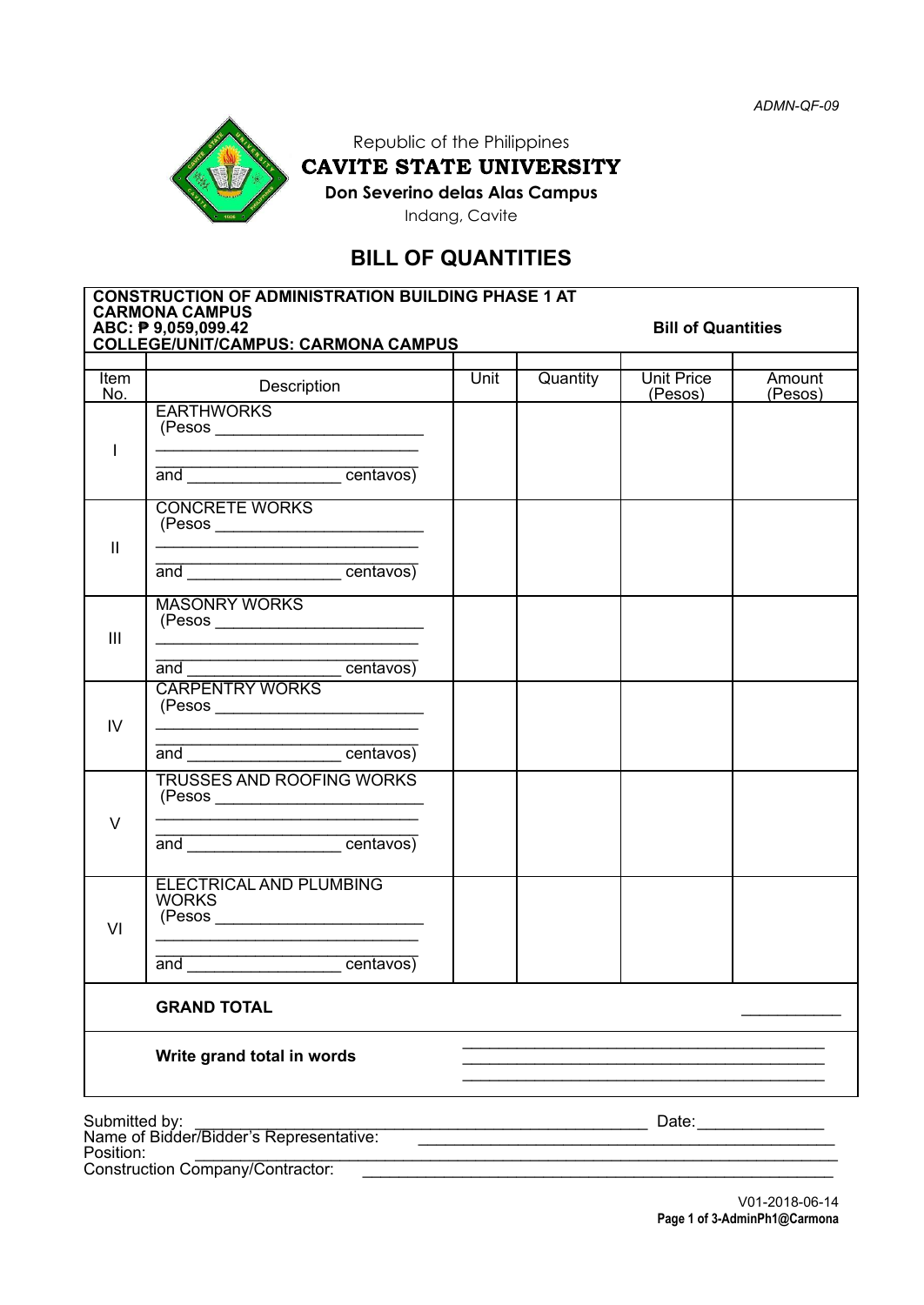## *CAVITE STATE UNIVERSITY*

#### SCOPE OF WORK:

#### **A. CONSTRUCTION OF ADMINISTRATION BUILDING PHASE 1 AT CARMONA CAMPUS** GENERAL NOTES:

- 1. The project should be finished for 240 calendar days.
- 2. Actual site inspection is a must.
- 3. The area should be cleared/cleaned before and after the construction work at least ten meters away from the building line. Unusable used formworks, excessive soil fill and all other unwanted debris of construction work should be disposed properly.
- 4. Mobilization
	- a. Billboard
	- b. Bank house, temporary office and temporary comfort rooms
	- c. Site enclosure

## **B. Technical Description**

## **I. Dismantling, Chipping and Clearing and Excavation Works**

- A. Excavation / backfilling / clearing
	- 1. This work includes excavation for all column/ wall footings and tie beams.
- C. Additional fill and soil poisoning
	- 1. Provide additional fill
	- 2. The area within the specified grid of the proposed building should be termite proofing.
	- $3.$  Gravel fill =  $0.05$  m. thick

### **II. Concrete Works**

Concrete works include columns, footings, stiffener columns, slab, beams, stairs, roof beams, gutter, lavatory counters, ledge/canopy and all other concrete components needed to complete the structure. Provide lintel beams for the opening of doors and windows.

A. Cast-in-place concrete

- 1. Strength of concrete to be adopted shall be **3,500 psi.**
- 2. Concrete works should be plain cement finished.
- 3. Provide necessary tools and equipment needed for concrete works.
- B. Steel reinforcement
	- 1. Use deformed bar grade 40.
	- 2. Provide necessary tools and equipment needed for steel works.
	- 3. See plan for details and extent of work.

# **III. Masonry Works**

- A. CHB Laying
	- 1. Installation of CHB reinforced with 10 mm. Ø deformed bar spaced at 0.60 m on center every 3 layers.
		- a. CHB 6" for the perimeter/ exterior walls
		- b. CHB 4" for interior/partition walls
	- 2. Masonry works should be plastered plain cement.

#### **IV. Carpentry Works Works**

1. Provide necessary form lumber and scaffolding for the completion of the project.

### **V. Trusses and Roofing Works**

- A. Trusses:
	- 1. See plans for sizes of bar and other details for the installation of steel trusses.
	- 2. This work also includes painting of two (2) coats of epoxy primer and two (2) coats of Quick Dry Enamel black.
	- 3. Provide necessary tools and equipment.
	- 4. All joint connections should be fully welded.
	- 5. Use CEE purlins ga. 16, 2" x 5" at 0.70 m. on center.
	- 6. Provide 12 mm. Ø plain bar with standard turnbuckle for horizontal cross bracing
	- 7. Provide 4-16 mm. Ø anchor bolts with nut and washer for each support.
	- 8. Provide 12 mm. Ø with nut and washer for sag rod.